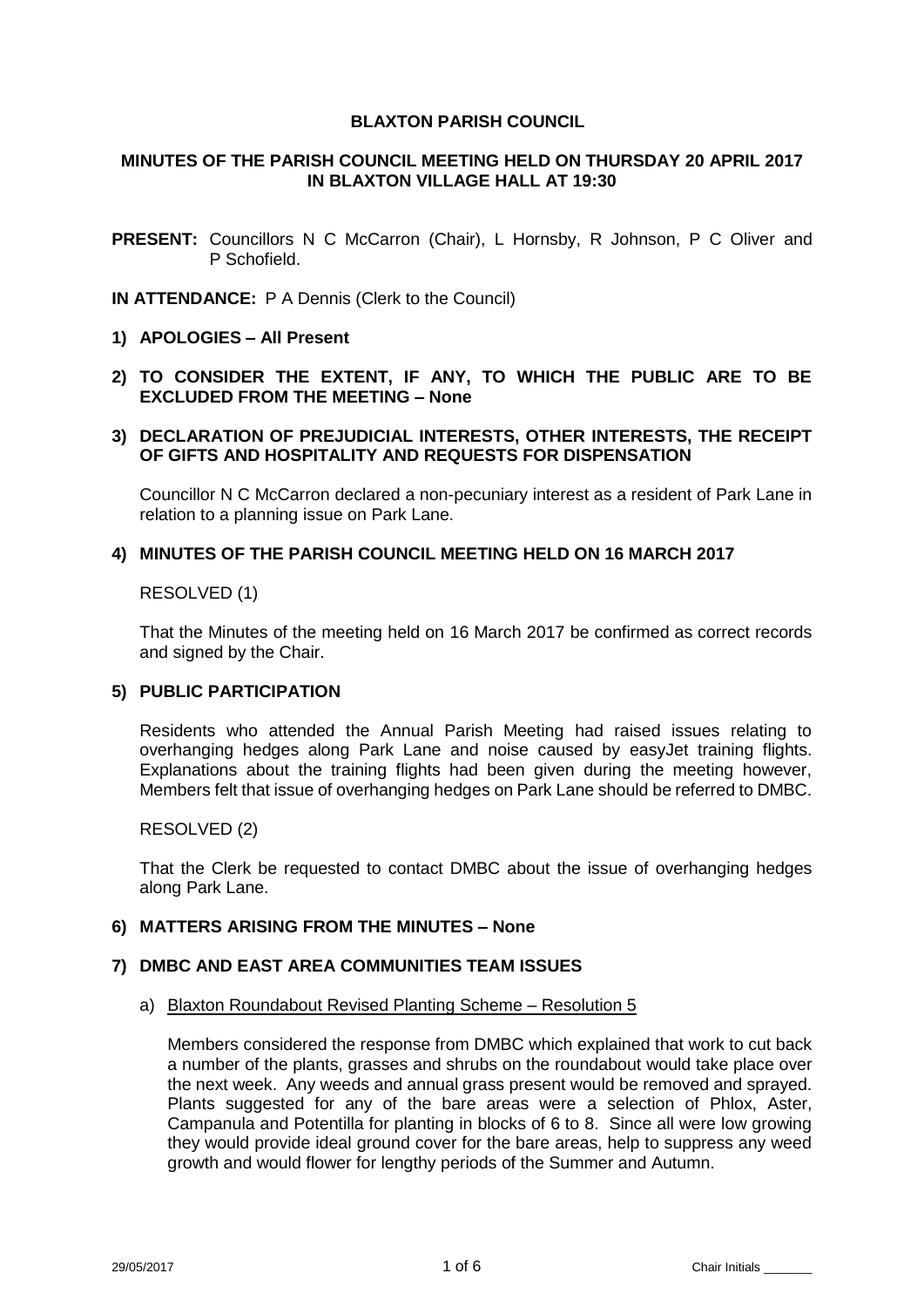RESOLVED (3)

That DMBC be thanked for the report and that the offer to discuss the scheme on site be accepted.

b) Request for Guidance on Increasing Parish Council Size

RESOLVED (4)

That DMBC be thanked for the guidance on how a request to increase the size of the Parish Council would be dealt with and that the Clerk request further information from DMBC about the likely cost if the Council sought to progress this issue.

RESOLVED (5)

That the Clerk be requested to ask YLCA if it has knowledge about the experience of other local councils which have sought an increase in size.

- c) Agenda Public Rights of Way Forum 30 March 2017 **Noted**
- d) Blaxton Public Footpath No1 **Chair reported that footpath had been inspected and would be cut back after the nesting season.**
- e) Holocaust Memorial Day 2018 **Noted**
- f) Community Safety Strategy Review **Noted**
- g) Live Inclusive Access Advice **Noted**
- h) The Great Get Together 17/18 June 2017 **Noted**
- i) Digital Speed Display (DSD) Monitoring 31 March 2017

RESOLVED (6)

That the report on Digital Speed Display readings undertaken by DMBC on 31 March 2017, which showed that 20% of vehicles approaching Blaxton Roundabout along Thorne Road did so in excess of the 40mph speed limit, be received and noted.

RESOLVED (7)

That the Clerk be requested to ask South Yorkshire Police if this was an issue which they would investigate.

## **8) POLICING ISSUES**

a) SY Police and Crime Commissioner Newsletter March 2017 – Noted

## **9) DONCASTER SHEFFIELD AIRPORT**

a) Noise Monitoring Equipment on Summerfields Drive

RESOLVED (8)

That it be noted that the monitoring unit would be installed on the Summerfields green space area when it was known that training flights would be taking place.

b) Doncaster Sheffield Airport Consultative Committee Meeting 6 April 2017

The Chair reported on the meeting held on 6 April 2017 and the consultation about the transition from a ground based navigation system to a satellite navigation system.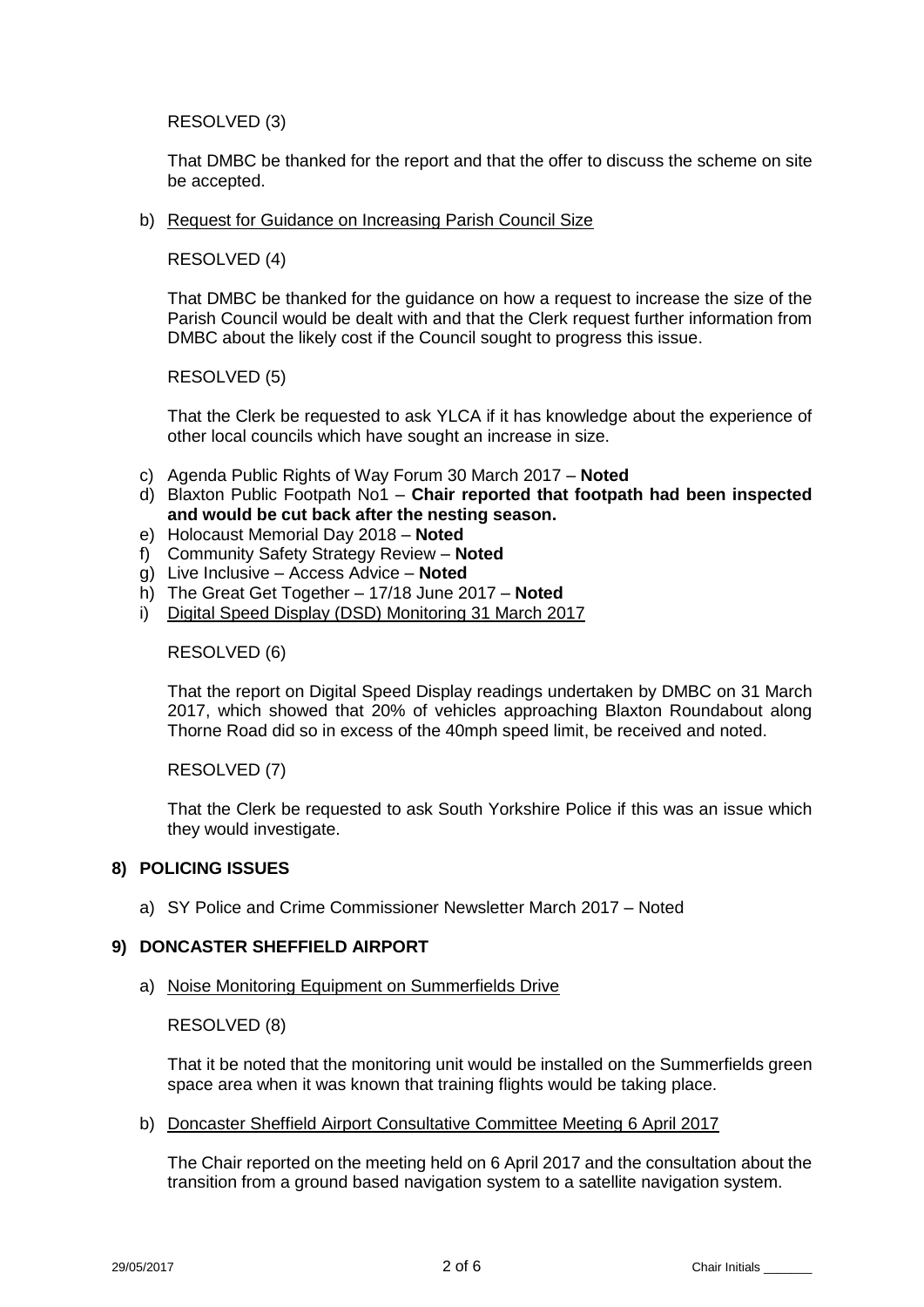RESOLVED (9)

That the report be noted with thanks.

## **10) WARD MEMBERS REPORT – None**

## **11) ACCOUNTS & FINANCIAL MATTERS**

a) Payments for authorisation 20 April 2017

RESOLVED (10)

That the following payments be authorised:-

| <b>Payee/Invoice No</b>                  | <b>Description</b>                                                                            | <b>Net</b> | <b>VAT</b> | <b>Total</b> |
|------------------------------------------|-----------------------------------------------------------------------------------------------|------------|------------|--------------|
| <b>Blaxton Village Hall</b><br>Committee | Grant 2017/18                                                                                 | 1,600.00   | 0.00       | 1,600.00     |
| <b>YLCA</b>                              | Subscription 2017/18                                                                          | 397.00     | 0.00       | 397.00       |
| <b>DMBC</b><br>22951894                  | Dog Waste Bin $12/12/16 - 2/04/17 - 3$<br>bins @ £5.30 each for 16 weeks                      | 254.40     | 50.88      | 305.28       |
| N McCarron                               | Chair's Allowance 2016/17                                                                     | 120.00     | 0.00       | 120.00       |
| Need A Hand<br>1792                      | Cut and Strim grass on Joint Playing Field<br>Ramp 17/03/17                                   | 50.00      | 0.00       | 50.00        |
| Need A Hand<br>1801                      | JPF 04/04/17 Cut back vegetation and<br>apply herbicide to ramp access path and<br>top slope. | 275.00     | 0.00       | 275.00       |
| Need A Hand<br>1800                      | Clear weeds and waste from War<br>Memorial and apply weed killer 04/04/17                     | 30.00      | 0.00       | 30.00        |
| P A Dennis                               | Salary April 2017                                                                             | 367.50     | 0.00       | 367.50       |
| P A Dennis                               | Office, Telephone, Broadband Allowance<br>March 2017                                          | 23.60      | 0.00       | 23.60        |
| P A Dennis                               | Reimbursement for 1&1 Website Hosting<br>costs 08/03/17 - 08/04/17                            | 19.99      | 4.00       | 23.99        |
| P A Dennis<br>9001150844                 | Reimbursement 3 HP364XL Black Ink<br>Cartridges                                               | 39.99      | 8.00       | 47.99        |
| <b>HMRC</b>                              | <b>Month 12 Contributions</b>                                                                 | 93.20      | 0.00       | 93.20        |

**Total** 3,333.56

- b) Bank Reconciliation March 2017 **Noted**
- c) Balances against Budgets to 31 March 2017 **Noted**
- d) Supply of Roadside Bench Resolution 14 Persley Model ordered £538 plus VAT – **Noted**
- e) Village Name Signs

RESOLVED (11)

That four 'Welcome to Blaxton' signs in Brooklands Green with gold borders and three pairs of posts be ordered from Signs of the Times at a cost of £3038.91 plus VAT.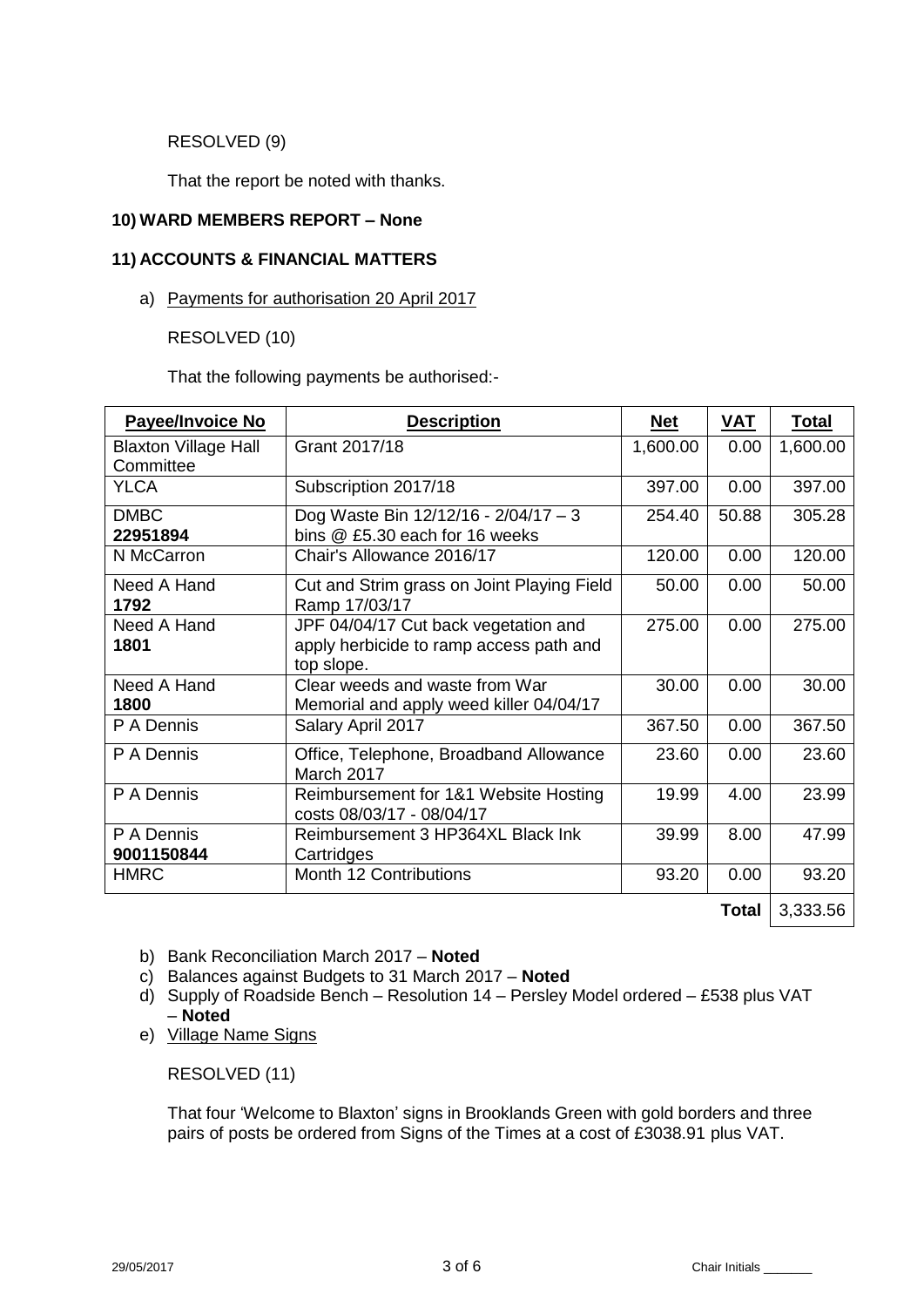RESOLVED (12)

That Members consider suitable alternative sites for the sign to be located on Thorne Road so that it represents more accurately the start of the Parish than the location suggested by DMBC.

f) Auckley Parish Council – Request for Contribution towards Pedestrian Crossing on Hurst Lane, Auckley

RESOLVED (13)

That, after discussion and consideration of the request, the Council regretfully decline the invitation to contribute towards the provision of a pedestrian crossing on Hurst Lane, Auckley outside The Hayfield School.

- g) Spring Council Matters 2017 from Came & Co Insurance Brokers **Noted**
- h) Parish Precepts NALC/YLCA Information **Noted**
- i) Governance and Accountability Financial Guide 2017 **Noted**

### **12) PLANNING**

a) Planning Application 17/00750FUL, Nei Pau Thorne Road Blaxton Doncaster DN9 3AX – New dwelling following demolition of existing bungalow. New boundary wall to front

RESOLVED (14)

That no objections be raised in respect of Planning Application 17/00750/FUL.

b) Approved Planning Application 13/00531/TIP – Bank End Quarry – Inert Waste Transfer Station and Recycling Facility

RESOLVED (15)

That it be noted that the Planning Officer had requested the Applicant to respond about finalising the Section 106 Agreement on 23 March 2017.

- c) Springs Road Community Liaison Group emailed on various dates
- d) Summerfields Estate Green Space **No Issues**

## **13) CHAIR'S REPORT**

The Chair reported on a complaint received about loose horses and the need to plant more bulbs in the grass verge from the advance direction sign on Thorne Road to the first tree and also in the verge on Bank End Road adjacent to the Blue Bell

#### RESOLVED (16)

That a sack of bulbs be ordered when available and, that the Clerk be requested to include a note on the Council's website of the DMBC and Police numbers to contact in the event of loose horses being found.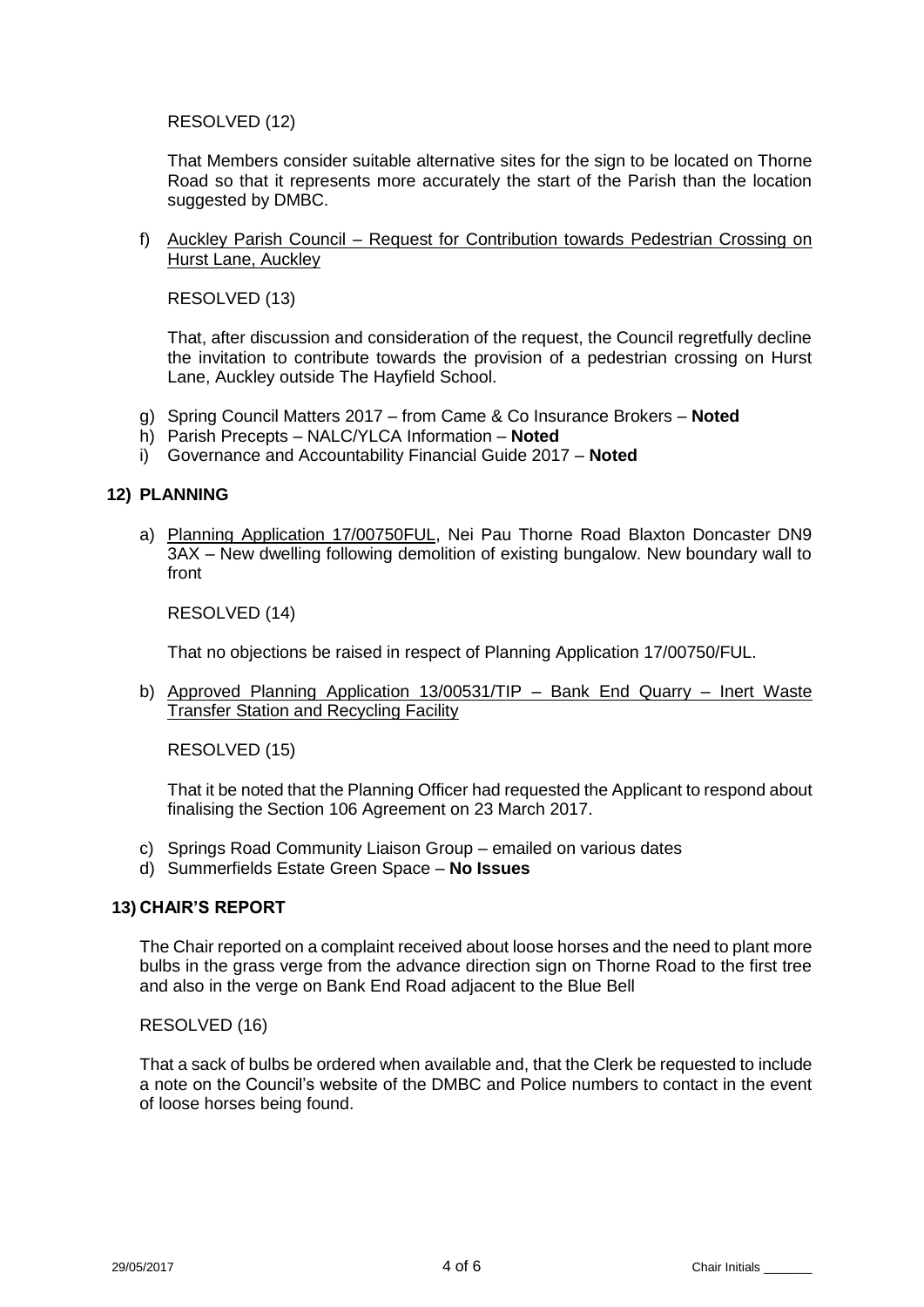## **14) BLAXTON PLAYING FIELD**

a) Vegetation Clearance along Bank End Road Fencing

Three quotations for cutting back vegetation along the Bank End Road boundary of the playing field were considered.

RESOLVED (17)

That the quotation from Viking Trees and Gardens for the sum of £850 plus VAT be accepted.

b) Fencing at the far end of the field – Contractor requested to inspect and rectify issues with missing clips on straining wires – **Noted**

## **15) BLAXTON VILLAGE HALL – Annual Meeting 10 May 2017 at 19:00 - Noted**

## **16) JOINT PLAYING FIELD**

a) Pavilion Update

Councillor Johnson reported that following extensive efforts to secure the completion of the contract for the new pavilion held by Dominium Developments Ltd without success, Finningley Parish Council had regretfully terminated the contract and arrangements were now in hand to have the building work completed by other contractors.

RESOLVED (18)

That Councillor Johnson be thanked for the report which was noted and that the Council confirm its support for the efforts to secure the completion of the project.

- b) Letter of Appreciation for Grant 2016/17 **Noted with thanks**
- c) Joint Playing Field Minutes 29 March 2017 **Noted**

## **17) CORRESPONDENCE**

a) YLCA South Yorkshire Branch nominations for Branch Chair, Vice-Chair and Representative to YLCA Joint Executive Board

RESOLVED (19)

That Duncan Wright and Derek Liddle be nominated respectively for Chair and Vice-Chair of the South Yorkshire Branch of the Yorkshire Local Councils' Associations (YLCA).

RESOLVED (20)

That the following correspondence items be noted:-

- b) Local Council Review Article in the next edition on Neighbourhood Planning
- c) SYPTE Proposed Doncaster Bus Service Changes July and September 2017
- d) NALC Digital Councils Event, 25 May 2017
- e) NALC Latest Funding and Grants Bulletin
- f) SYPTE Doncaster Bus Services from April/May 2017